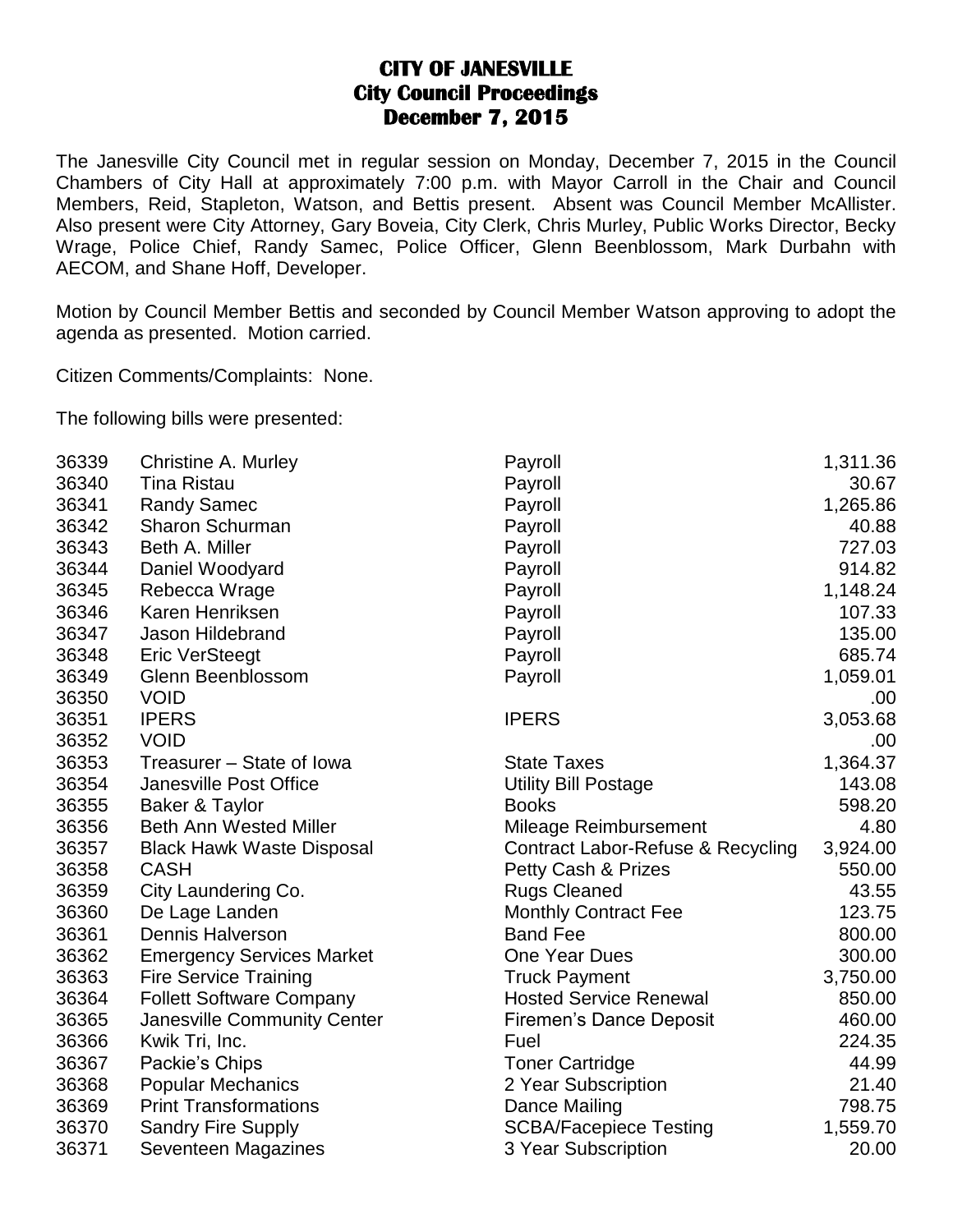| 36372 | Stokes Welding                        | $\mathsf{C}$            |
|-------|---------------------------------------|-------------------------|
| 36373 | W.S. Darley & Co.                     |                         |
| 36374 | Wal-Mart                              | レロト                     |
| 36375 | Wellmark                              |                         |
| 36376 | Windstream/Iowa Telecom               | T                       |
| 36377 | Christine A. Murley                   | P                       |
| 36378 | <b>Tina Ristau</b>                    | P                       |
| 36379 | <b>Randy Samec</b>                    | P                       |
| 36380 | <b>Beth Ann Miller</b>                | P                       |
| 36381 | Daniel Woodyard                       | P                       |
| 36382 | Rebecca Wrage                         | P                       |
| 36383 | Karen Henriksen                       | P                       |
| 36384 | <b>Eric VerSteegt</b>                 | P                       |
| 36385 | Glenn Beenblossom                     | P                       |
| 36386 | <b>Andrew Miller</b>                  | P                       |
| 36387 | <b>Sun Life Financial</b>             |                         |
| 36388 | <b>AECOM</b>                          |                         |
| 36389 | <b>AFLAC Insurance</b>                | L<br>E<br>C             |
| 36390 | <b>Becky Wrage</b>                    | P                       |
| 36391 | Benton's Sand & Gravel                | S                       |
| 36392 | <b>Black Hawk Waste Disposal</b>      | L                       |
| 36393 | <b>BMC Aggregates</b>                 | R                       |
| 36394 | <b>Boveia Law Firm</b>                | L                       |
| 36395 | <b>Central lowa Water Association</b> |                         |
|       |                                       | $\frac{B}{C}$           |
| 36396 | <b>Christie Door Company</b>          |                         |
| 36397 | <b>Covenant Medical Center</b>        | F                       |
| 36398 | Data Technologies, Inc.               | S                       |
| 36399 | Elsamiller Electric Co.               | $\overline{7}$          |
| 36400 | Hawkins, Inc.                         | A                       |
| 36401 | <b>Iowa Prison Industries</b>         | $\overline{\mathsf{R}}$ |
| 36402 | <b>Iowa Rural Water Association</b>   | $\overline{\mathbf{c}}$ |
| 36403 | Janesville American Legion            | T                       |
| 36404 | Janesville Lumber                     | N                       |
| 36405 | John Deere Financial                  | Τ                       |
| 36406 | <b>Keystone Laboratories</b>          | S                       |
| 36407 | Kwik Trip, Inc.                       | F                       |
| 36408 | Laydon's Porta-Pots                   | P                       |
| 36409 | Marco, Inc.                           | $\mathsf{C}$            |
| 36410 | Mid American Energy Company           | N                       |
| 36411 | Municipal Pipe Tool Co.               | S                       |
| 36412 | <b>Rite Price Office Supplies</b>     | $\mathsf{C}$            |
| 36413 | <b>Special Janesville Library</b>     | N                       |
| 36414 | <b>Stokes Welding</b>                 | T                       |
| 36415 | <b>Stuber Trucks</b>                  | $\vee$                  |
| 36416 | Tim & Mike's Auto Repair              | ٧                       |
| 36417 | <b>US Cellular</b>                    | $\mathsf{C}$            |
| 36418 | <b>Verizon Wireless</b>               | P                       |
| 36419 | Wal-Mart                              | P                       |
| 36420 | <b>Water Environment Federation</b>   | N                       |
| 36421 | <b>Waverly Newspapers</b>             | P                       |
| 36422 | Windstream/Iowa Telecom               | N                       |
| 36423 | Keltek Incorporated                   | L                       |

| 36372 | <b>Stokes Welding</b>                 | <b>Chainsaw Chain &amp; Wrench</b>     | 44.00    |
|-------|---------------------------------------|----------------------------------------|----------|
| 36373 | W.S. Darley & Co.                     | Late Fee                               | 4.53     |
| 36374 | <b>Wal-Mart</b>                       | <b>DVDs</b>                            | 240.77   |
| 36375 | Wellmark                              | <b>Health &amp; Dental Insurance</b>   | 5,872.57 |
| 36376 | Windstream/Iowa Telecom               | Telephone                              | 43.38    |
| 36377 | Christine A. Murley                   | Payroll                                | 1,364.37 |
| 36378 | <b>Tina Ristau</b>                    | Payroll                                | 30.67    |
| 36379 | <b>Randy Samec</b>                    | Payroll                                | 1,428.85 |
| 36380 | <b>Beth Ann Miller</b>                | Payroll                                | 762.86   |
| 36381 | Daniel Woodyard                       | Payroll                                | 1,031.56 |
| 36382 | Rebecca Wrage                         | Payroll                                | 1,193.42 |
| 36383 | Karen Henriksen                       | Payroll                                | 35.78    |
| 36384 | <b>Eric VerSteegt</b>                 | Payroll                                | 426.76   |
| 36385 | Glenn Beenblossom                     | Payroll                                | 1,052.56 |
| 36386 | <b>Andrew Miller</b>                  | Payroll (IPERS Refund)                 | 400.20   |
| 36387 | <b>Sun Life Financial</b>             | Life & Disability Insurance            | 414.41   |
| 36388 | <b>AECOM</b>                          | <b>Engineering Fees</b>                | 2,677.19 |
| 36389 | <b>AFLAC Insurance</b>                | <b>Optional Employee Insurance</b>     | 80.16    |
| 36390 | <b>Becky Wrage</b>                    | Plant for Clinic & New Cell Phone      | 137.00   |
| 36391 | Benton's Sand & Gravel                | Sand/Salt mix Delivered                | 891.60   |
| 36392 | <b>Black Hawk Waste Disposal</b>      | <b>Landfill Charges</b>                | 967.62   |
| 36393 | <b>BMC Aggregates</b>                 | Roadstone                              | 75.48    |
| 36394 | <b>Boveia Law Firm</b>                | Legal Fees                             | 1,544.80 |
| 36395 | <b>Central Iowa Water Association</b> | <b>Bulk Water Purchased</b>            | 5,034.46 |
| 36396 | <b>Christie Door Company</b>          | City Maintenance building Door Repair  | 91.00    |
| 36397 | <b>Covenant Medical Center</b>        | Fire Dept. Exams                       | 2,154.00 |
| 36398 | Data Technologies, Inc.               | <b>Summit Support Fee</b>              | 3,591.70 |
| 36399 | Elsamiller Electric Co.               | 7 <sup>th</sup> St Lift Station Repair | 60.00    |
| 36400 |                                       | <b>Azone 15 Chemicals</b>              |          |
|       | Hawkins, Inc.                         |                                        | 97.50    |
| 36401 | <b>Iowa Prison Industries</b>         | <b>Refurbished Street Signs</b>        | 117.04   |
| 36402 | Iowa Rural Water Association          | 2016 Membership Dues                   | 225.00   |
| 36403 | Janesville American Legion            | Two US Flags                           | 60.00    |
| 36404 | Janesville Lumber                     | <b>Misc. Operating Supplies</b>        | 72.18    |
| 36405 | <b>John Deere Financial</b>           | <b>T-Posts</b>                         | 120.75   |
| 36406 | <b>Keystone Laboratories</b>          | Sewer & Water Analysis                 | 316.40   |
| 36407 | Kwik Trip, Inc.                       | Fuel                                   | 2,142.80 |
| 36408 | Laydon's Porta-Pots                   | <b>Porta-Pottie Rental</b>             | 900.00   |
| 36409 | Marco, Inc.                           | Copies                                 | 147.13   |
| 36410 | Mid American Energy Company           | Monthly Gas & Electric Bill            | 1,882.93 |
| 36411 | Municipal Pipe Tool Co.               | <b>Sewer Cleaning</b>                  | 4,610.94 |
| 36412 | <b>Rite Price Office Supplies</b>     | Copy Paper & Misc. Office Supplies     | 131.14   |
| 36413 | Special Janesville Library            | <b>Monthly City Contribution</b>       | 4,781.33 |
| 36414 | <b>Stokes Welding</b>                 | <b>Truck Repair, Manhole Cover</b>     | 406.80   |
| 36415 | <b>Stuber Trucks</b>                  | <b>Vehicle Repairs</b>                 | 1,060.32 |
| 36416 | Tim & Mike's Auto Repair              | <b>Vehicle Repairs</b>                 | 1,041.60 |
| 36417 | <b>US Cellular</b>                    | <b>Cell Phone Service Fee</b>          | 63.83    |
| 36418 | <b>Verizon Wireless</b>               | Police Dept. Wireless Fees             | 40.01    |
| 36419 | <b>Wal-Mart</b>                       | Police Athletic Shoes & Misc. Supplies | 166.26   |
| 36420 | <b>Water Environment Federation</b>   | <b>Membership Dues</b>                 | 82.00    |
| 36421 | <b>Waverly Newspapers</b>             | <b>Publication Fees</b>                | 550.94   |
| 36422 | Windstream/Iowa Telecom               | Monthly Telephone Service Fee          | 389.23   |
| 36423 | Keltek Incorporated                   | Late Fee                               | 10.42    |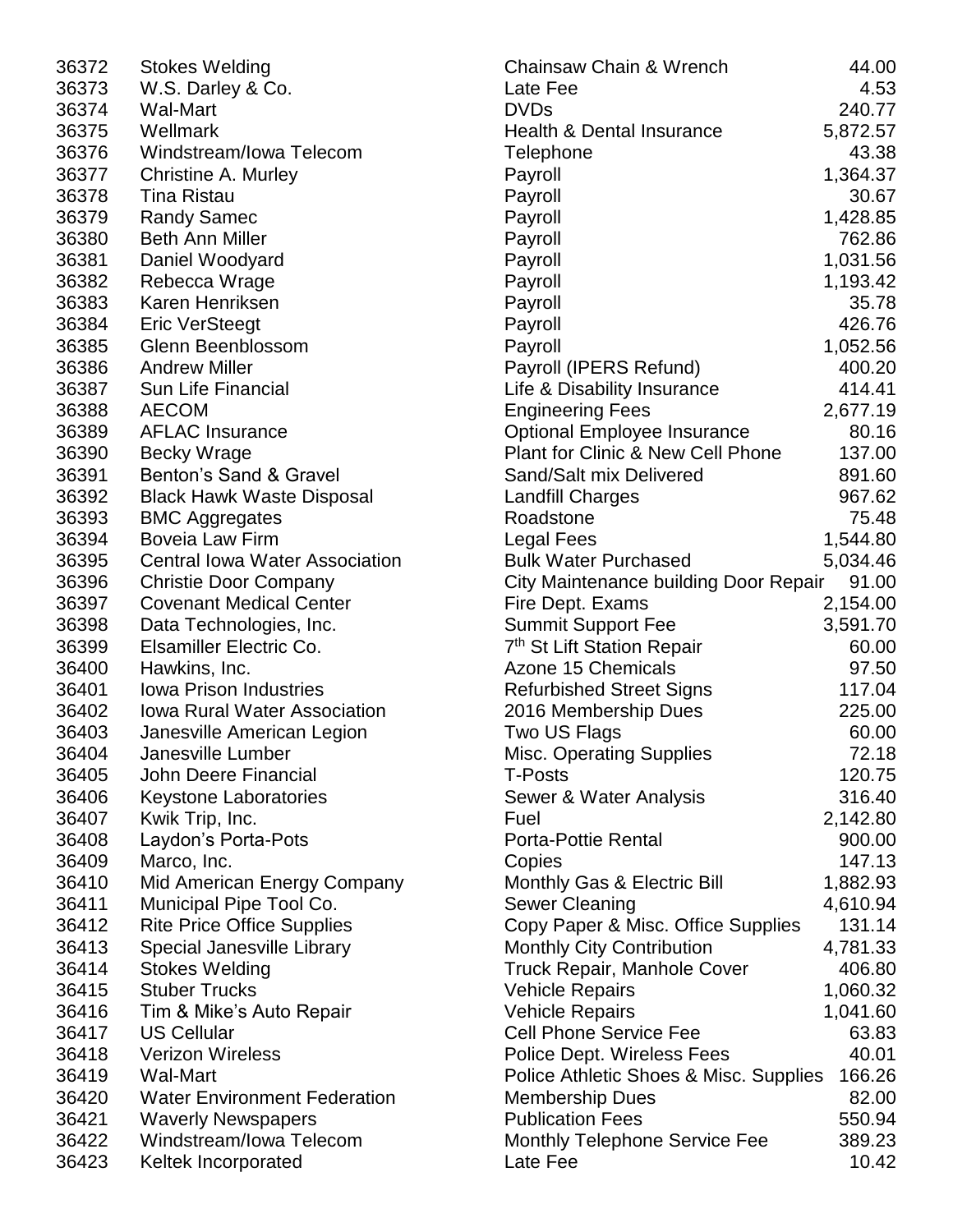| 36424         | Kristin Eggleston           | Training                        | 50.00    |
|---------------|-----------------------------|---------------------------------|----------|
| 36425         | <b>Radio Communications</b> | Antenna, Bracket & Cable        | 81.10    |
| 36426         | Tracie Berry                | Wind Chimes & Flowers - Funeral | 63.85    |
| 36427         | Treasurer – State of Iowa   | Sales & Local Option Taxes      | 1,818.23 |
| 3196308 EFPTS |                             | <b>Fed/FICA Taxes</b>           | 2,468.91 |
|               | 3196309 Wage Works, Inc.    | <b>Flex Benefits</b>            | 2.45     |
|               | 3196310 Wageworks, Inc.     | <b>Flex Benefits</b>            | 30.00    |
|               | 3196311 Wage Works, Inc.    | <b>Flex Benefits</b>            | 18.19    |
|               | 3196312 Wage Works, Inc.    | <b>Flex Benefits</b>            | 52.28    |
|               | 3196313 Wageworks, Inc.     | <b>Flex Benefits</b>            | 66.47    |
| 3196314 EFPTS |                             | <b>Fed/FICA Taxes</b>           | 2,558.05 |
|               | 3196315 Wage Works, Inc.    | <b>Flex Benefits</b>            | 61.96    |
|               | 3196316 Wageworks, Inc.     | <b>Flex Benefits</b>            | 197.01   |
|               | 3196317 Wage Works, Inc.    | <b>Flex Benefits</b>            | 15.39    |
|               | 3196318 Wageworks, Inc.     | <b>Flex Benefits</b>            | 50.00    |

(Disbursements: General-\$31,338.60, Road Use-\$7,240.96, Summer Rec Program-\$145.13, First Responders-\$205.37, Volunteer Fire Dept.–\$8,491.33, Special Library-6,556.38, Water-\$10,588.64, Sewer-\$10,064.19, and Refuse-\$6,777.84 = \$84,085.63)

RESOLUTION #1527 - A RESOLUTION ALLOWING CLAIMS FOR THE MONTH OF DECEMBER 2015. BE IT RESOLVED BY THE CITY COUNCIL OF THE CITY OF JANESVILLE, IOWA that the foregoing claims be allowed as presented and warrants for the same be issued to the City Treasurer. BE IT FURTHER RESOLVED that the City Clerk is hereby authorized, empowered, and directed to draw and issue warrants on the respective funds and accounts. Resolved by Council Member Reid and seconded by Council Member Stapleton to approve the bills as presented. Roll Call Vote: Ayes – Reid, Stapleton, Watson, and Bettis. Nays – None. Absent - McAllister. Resolution approved and adopted this 7th day of December 2015.

ATTEST: \_\_\_\_\_\_\_\_\_\_\_\_\_\_\_\_\_\_\_\_\_\_\_\_\_\_\_\_\_\_ MAYOR: \_\_\_\_\_\_\_\_\_\_\_\_\_\_\_\_\_\_\_\_\_\_\_\_\_\_\_\_\_\_\_\_\_

Motion by Council Member Stapleton and seconded by Council Member Watson to approve, as presented, the following Consent Agenda items: November 9, 2015 and November 23, 2015 Council Proceedings and the October 31, 2015 and November 30, 2015 Budget & Treasurer Reports. Motion carried.

Public Works Director, Becky Wrage and Police Chief Samec presented their monthly reports to the Council.

Shane Hoff reported that he and Gavin Steege's engineer had not yet supplied them with cost estimates for their future housing development. A brief discussion followed. The Council is looking forward to receiving additional information on this proposed development.

Public Works Director, Becky Wrage, stated she has been working with Black Hawk Waste Disposal personnel for a Seasonal Central Collection Site for large and/or bulky recyclables during the holidays.

Motion by Council Member Watson and seconded by Council Member Reid approving to direct the City Attorney to draft an amendment to the city's ordinance raising the garbage and recycling fees by \$2.75 per month. Motion carried.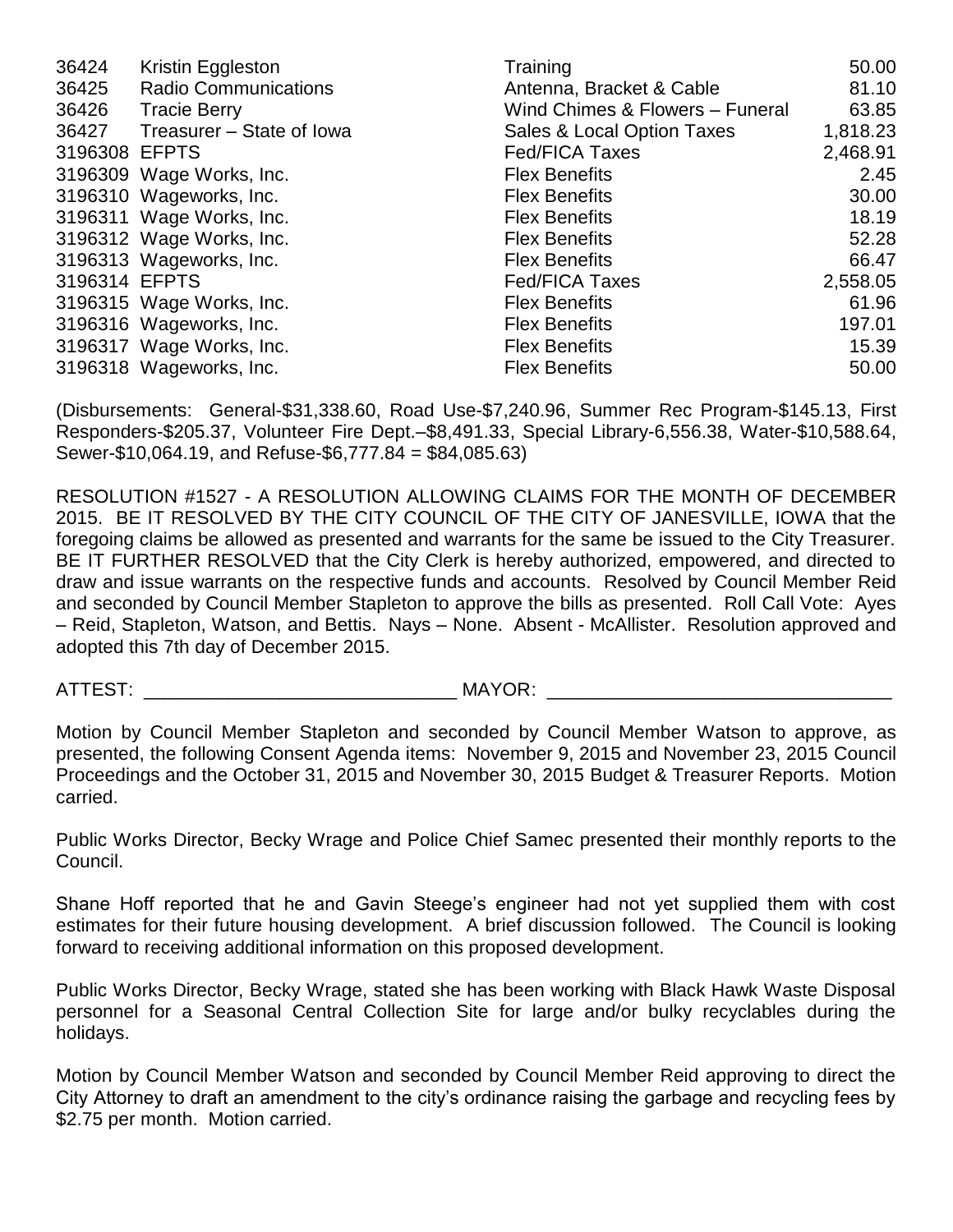Motion by Council Member Stapleton and seconded by Council Member Reid approving to table the Comprehensive Plan Update Proposal until May 2016. Motion carried.

Iowa Department of Transportation's proposed reconstruction plans for U.S. Highway 218 North to Waverly include the closing of the city's access to U.S. Highway 218 at N. Maple Street. If this access is closed, the city anticipates increased traffic on the 7<sup>th</sup> Street Bridge. Therefore, to prepare for this probable change, the council asked Mark Durbahn with AECOM to prepare a cost estimate for replacing and/or rehabilitating the city's  $7<sup>th</sup>$  Street Bridge. Currently, this bridge is structurally sound but functionally obsolete, as it was when the Iowa Department of Transportation transferred the ownership of this bridge to the city when the U.S. Highway 218 Bridge, across the Cedar River (north city limits) was opened for traffic approximately twenty-five years ago.

Motion by Council Member Reid and seconded by Council Member Stapleton to approve ORDINANCE #315 – AN ORDINANCE AMENDING SECTION 135.09 OF THE JANESVILLE CITY CODE OF ORDINANCES IN REGARD TO EXCAVATIONS OF ANY STREET, PARKING OR ALLEY on its first reading. Roll Call Vote: Ayes – Reid, Stapleton, Watson, and Bettis. Nays – None. Absent – McAllister. Motion carried.

The council discussed the Barrick Road Bicycle/Pedestrian Bridge (ECKO Bridge) bridge approach settling issue with Mark Durbahn. Mr. Durbahn has requested an Iowa Department of Transportation Engineer to review this matter. Mr. Durbahn hopes to have additional information for resolving this problem by next month.

Motion by Council Member Reid and seconded by Council Member Bettis to approve the 3E Electrical Engineering & Equipment Company's Customer Preventative Maintenance Agreement for the West 7<sup>th</sup> Street Generator pending further approval by Council Member Elect, Chris Robinson. Motion carried.

Motion by Council Member Reid and seconded by Council Member Watson approving to sign Ahlers & Cooney, P.C. Conflict of Interest Waiver, as presented with regard to an easement between Waverly Utilities and the City of Janesville. Motion carried.

Motion by Council Member Bettis and seconded by Council Member Reid to approve, with regrets, Glenn Beenblossom's resignation as Police Office, effective December 22, 2015. Motion carried.

The Mayor and Council thanked Officer Beenblossom for his excellent service to the city and wished him the best with his new positon as a deputy sheriff.

Motion by Council Member Watson and seconded by Council Member Stapleton approving to table Glenn Beenblossom's contract obligations for further review with a special meeting to possibly be scheduled later this month. Motion carried.

A brief discussion followed regarding the advertising for a full-time police officer position. The Mayor, Safety Commissioner, Police Chief and City Clerk will review the most recent police officer help wanted advertisement and change as necessary before posting and/or publishing.

City Attorney, Gary Boveia, stated that he anticipates an update next month with regard to an agreement with Central Iowa Water Association.

Applicants for the Deputy City Clerk position have completed the Initial skills tests and interviews. The Committee plans to call a few of the original applicants back in for a second interview with hopes of selecting an individual for hiring shortly after January 1, 2016.